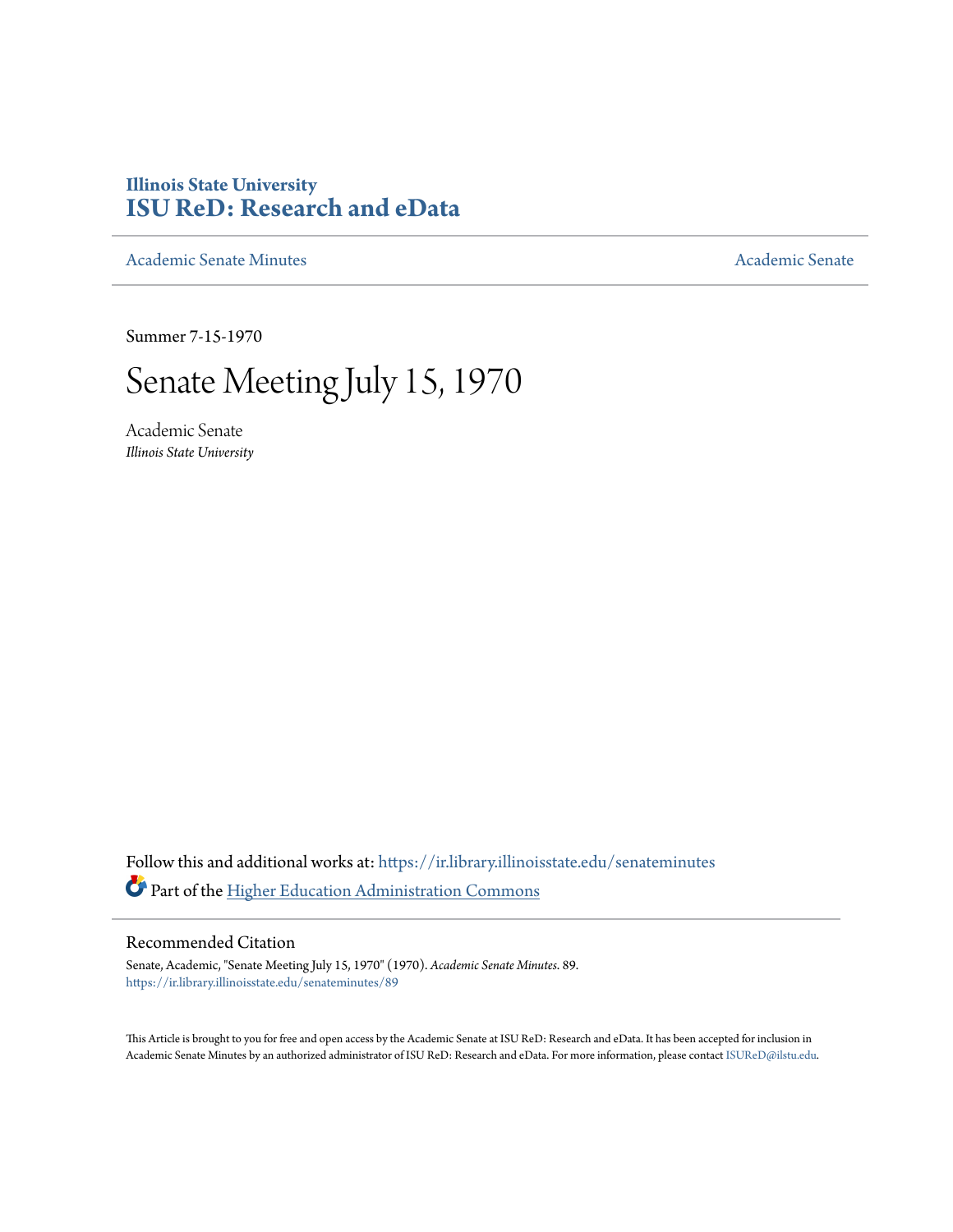# ACADEMIC SENATE MINUTES

July 15, 1970 Vol. I, No. 13

# **CONTENTS**

Membership of Presidential Search Committee

Election Procedures

Election of Presidential Search Committee

Election to Faculty Status Committee

Senate Committee Reports

Report from Committee Investigating Injury to Dean Taylor

Normal Human Relations Commission

Par king and Traffic Proposals

Amendments to the I. S. U. Constitution

Communications

Executi ve Session

Meetings of the Academic Senate are open to members of the University community. Persons attending the meetings may participate in discussions with the consent of the Senate.

Persons desiring to bring items to the attention of the Senate may do so by contacting any member of the Senate.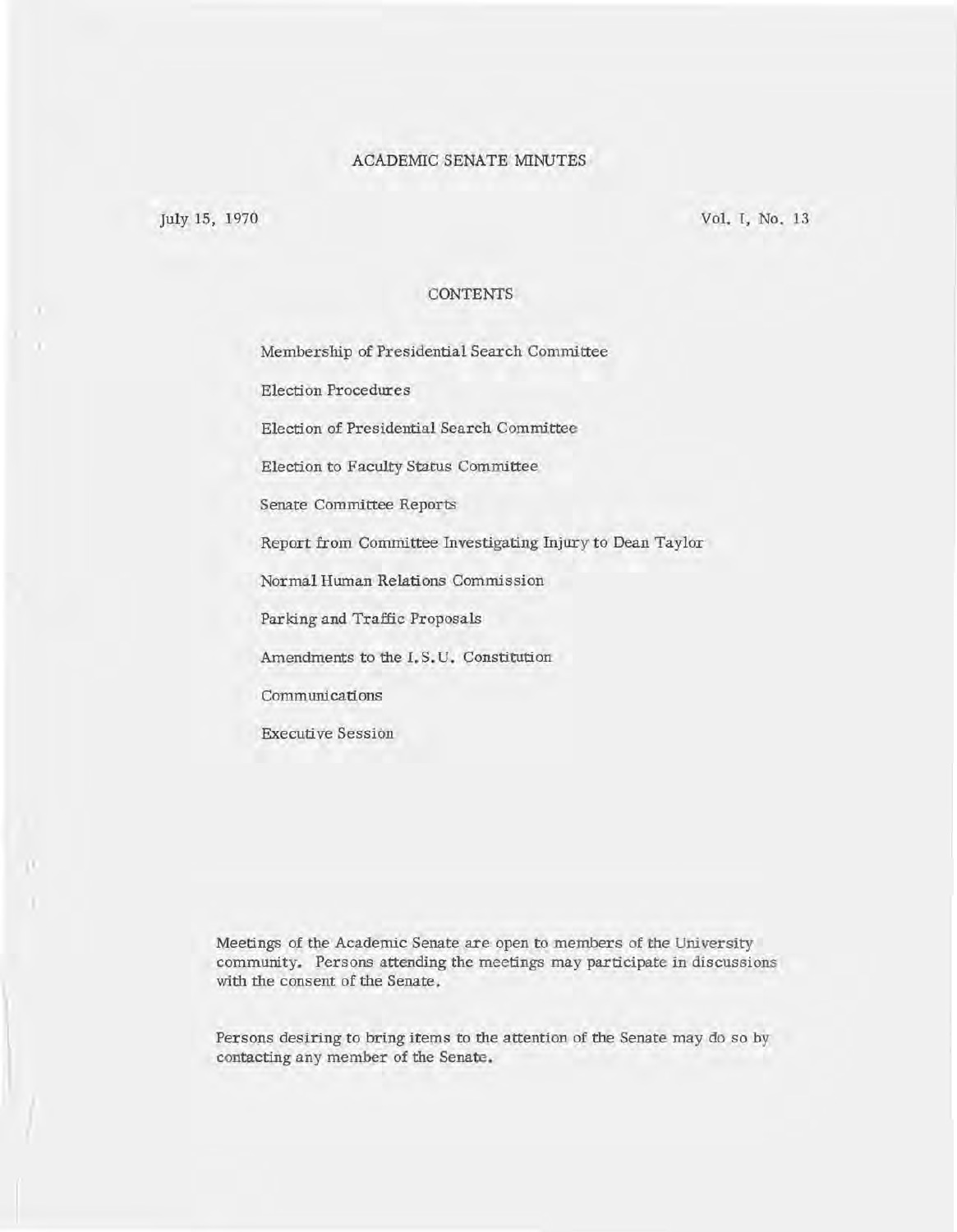# ACADEMIC SENATE MINUTES

July 15, 1970 Vol. I, No.13

### CALL TO ORDER

Chairman Morris called the Academic Senate to order at 7:10 p. m. in 401 Stevenson Hall.

# APPROVAL OF MINUTES

(I -82) A motion (Mr. Finley, Mr. Linman) was passed to approve the Minutes of July 1, 1970, as corrected. The correction: in motion number I -78 the phrase "for other instructional purposes" should read "for other instructional activities. "

The Secretary was asked to note in the Minutes that the election results, appended to the Minutes of July 1, were in two parts: results of election of two groups (Faculty Grievance Committee and Faculty Advisory and Hearing Panel) and the results of the election of members of the interim Senate.

Note: the College of Fine Arts supplied incorrect information about the results of the election for the interim Senate. Elected were: Robert Smith and John Ferrell. Runners -up, in rank order, were Kenneth Holder and Virginia Vintnot Robert Small and Hugh Stumbo. (JSH, Sec'y)

#### MEMBERSHIP OF PRESIDENTIAL SEARCH COMMITTEE

(I -83) The Senate approved a motion (Mr. McCarney, Mr. Kagy) to reconsider motion number I -75, passed at the meeting of July 1, which established the form of the Presidential Search Committee. The motion carried with 27 "yes" votes, 9 "no, "and 1 abstention.

The substance of the discussion concerned adding an administrative representative to the Committee. Proposals discussed included increasing the Committee by one to allow the administrators to elect a representative, increasing the Committee by one to allow the Senate to elect an administrative representative, and letting the Senate elect the administrative representative as one of the five faculty members.

The Senate asked such questions as: who would select the representative; how many people would participate in this decision; just who are administrators; if an administrator were to be chosen by his fellow administrators as a group, just who would be excluded from the list of nominees.

The Senate approved an amendment to the original motion (Mr. McCarney, Mr. Kagy)  $(I - 84)$  to move the addition of an administrative representative appointed by the University Presidency.

(I -85) Then the Senate approved a motion (Mr. Hicklin, Mr. Gray) to amend the amendment, by a vote of 19 "yes, " 12 "no, " and 7 abstentions.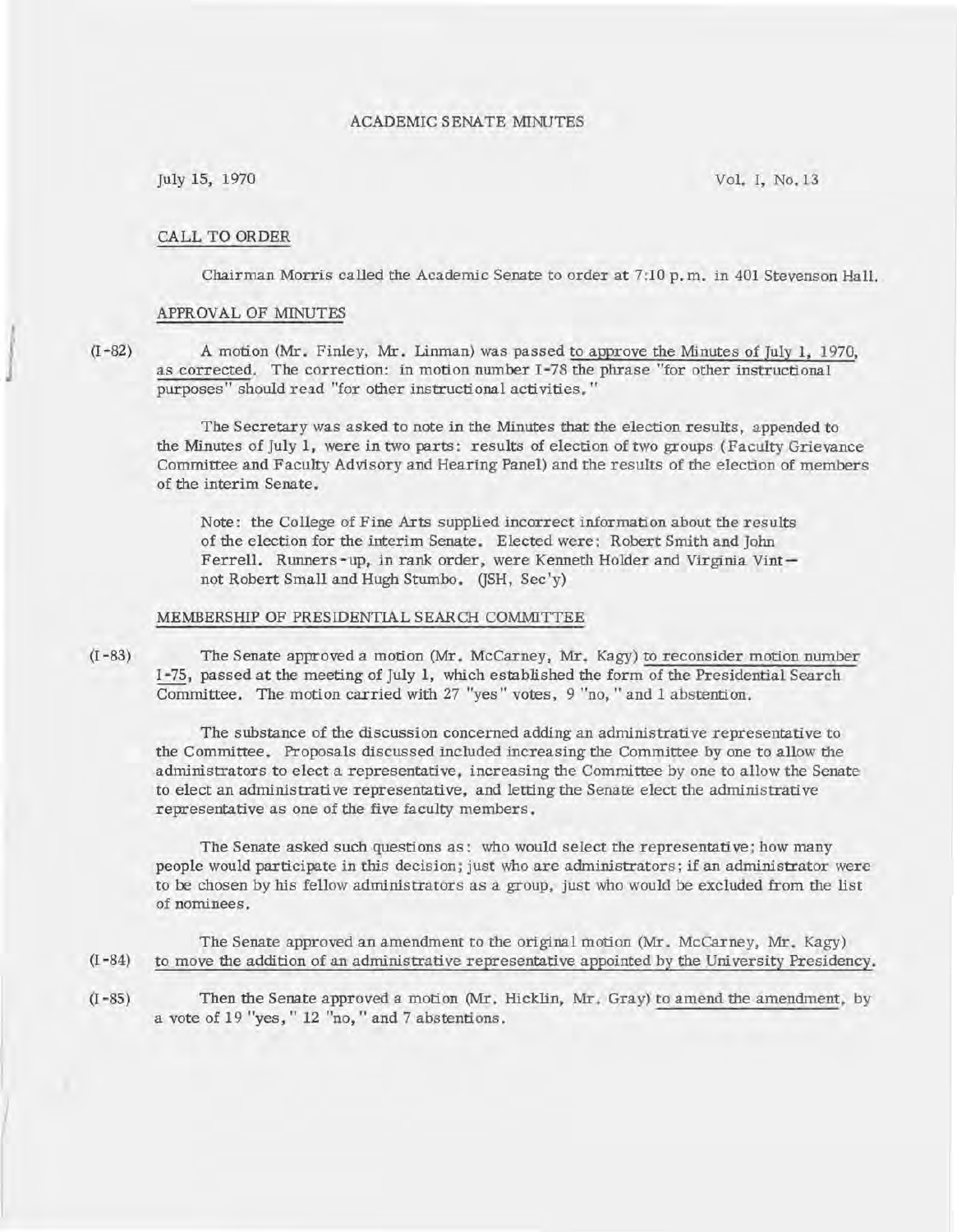- (I -86) Next, a motion (Mr. Hicklin, Mr. Gray) was passed to amend the amendment by adding "unless a member of the administration is elected during the voting process." The vote was 22 "yes, " 14 "no, " and 3 abstentions.
- The Senate then acted on the amended amendment to the original motion (Mr. McCarney,  $(I-87)$  Mr. Kagy) to move the addition of an administrative representative appointed by the University Presidency, unless a member of the administration is elected during the voting process. The vote was 22 "yes, " 14 "no, " and 3 abstentions.
- (I 88) Another motion (Mr. McCarney, Mr. Kagy) was made to amend motion I -75 that no more than two faculty members from any one college, excluding the elected or appointed administrative representative, be permitted among the five or six faculty representatives. The vote was 29 "yes, " 3 "no, " and 4 abstentions.

## ELECTION PROCEDURES

(I - 89) A motion (Mr. Hubbard, Mr. Kohn) was passed by unanimous voice vote to adopt the election procedures which had been drawn up by the Executive Committee.

# ELECTION OF PRESIDENTIAL SEARCH COMMITTEE

The Senate had asked for nominations from the faculty and student body. Thirty-three faculty members and 11 students had been nominated by July 15. Written nominations were submitted from the floor of the Senate. The final nomination list contained the names of 58 faculty members and 25 students.

The election was conducted by Claude Bell, of the University Elections Committee, assisted by Audrey Francis, Tom Bowling, and Linda Ward. On the first ballot, each Senator voted for no more than 5 faculty and 3 students. The list was to be cut to 20 faculty and 6 students. Anyone receiving a majority on any ballot would be declared elected; subsequent ballots would carry twice as many names as the number of vacancies to be filled.

No one was elected in the voting which reduced the ballot to 20 faculty names and 6 student names.

On the next ballot, Ben Hubbard was declared elected from the faculty. Chuck Witte, Diane Barz, and Julia Visor were elected from the student list.

On the following ballot, which listed 8 faculty members, Charles Morris was declared elected.

On the next ballot, which listed 6 faculty members, John Ferrell, Warren Perry, and Stanley Rives were elected.

The elected Committee consists of:

| Ben Hubbard          | College of Education          |
|----------------------|-------------------------------|
| Charles Morris       | College of Arts and Sciences  |
| John Ferrell         | College of Fine Arts          |
| Warren Perry         | College of Business           |
| <b>Stanley Rives</b> | Administrative Representative |
| Chuck Witte          | College of Business           |
| Diane Barz           | College of Arts and Sciences  |
| Julia Visor          | College of Arts and Sciences  |
|                      |                               |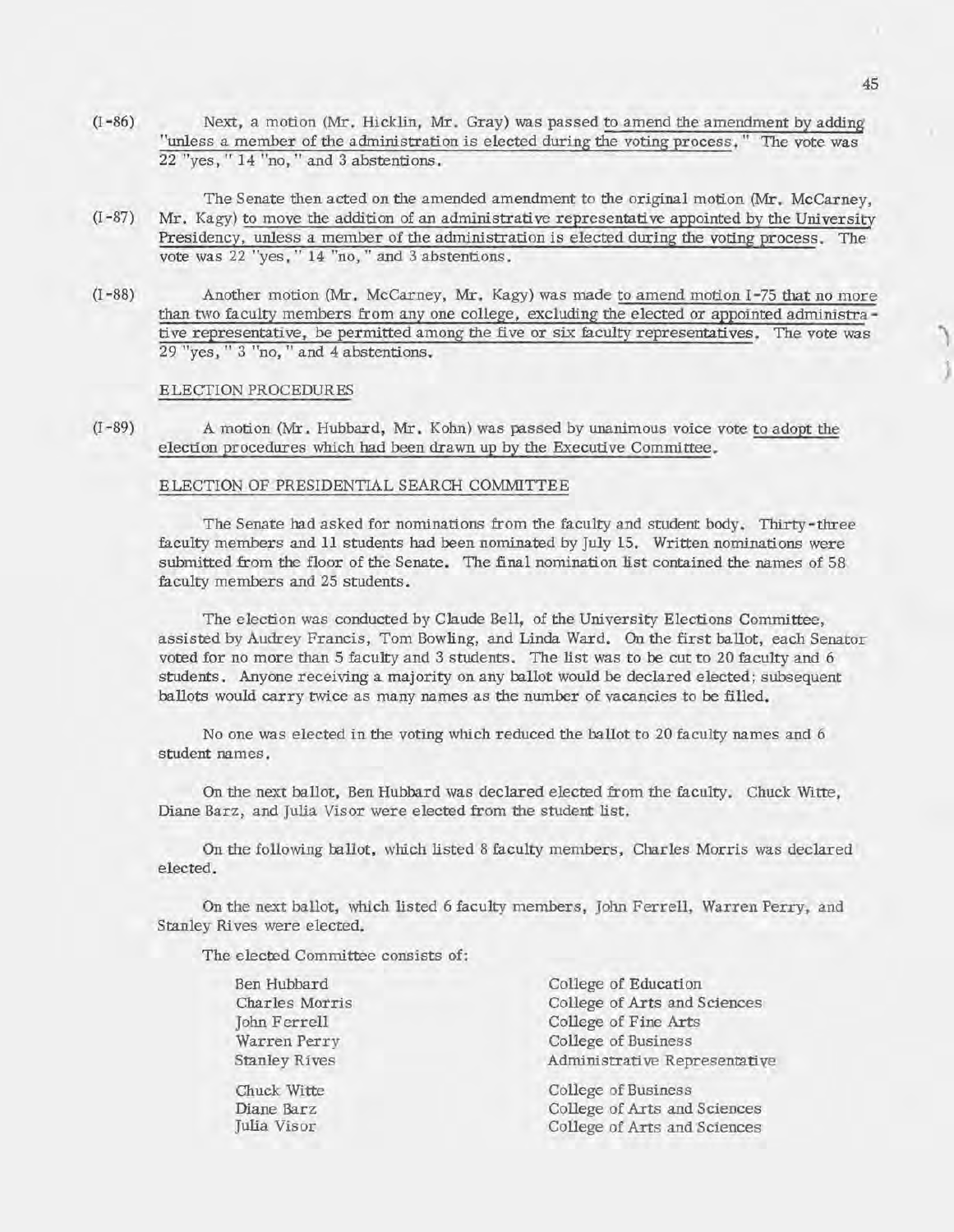The runners -up constitute the list of alternate members of the Committee. The alternate members, in rank order of elections, are:

#### Students

| Gary Grace         | 13 votes |
|--------------------|----------|
| Ann Fisher         | 9 votes  |
| <b>Joel Weiner</b> | 6 votes  |
| Hearmon Gerald     | 5 votes  |

#### Faculty

| Phebe Scott      | College of Applied Science & Technology | 18 votes |
|------------------|-----------------------------------------|----------|
| Clinton Bunke    | College of Education                    | 16 votes |
| Bernard McCarney | College of Arts and Sciences            | 12 votes |

Mr. Morris introduced Mr. Milan Sabick, chief accountant in the Controller's office, who had been elected by the Civil Service Council as the civil service representative on the Search Committee.

# ELECTION TO FACULTY STATUS COMMITTEE

The Senate elected two faculty members to three-year terms on the Faculty Status Committee. The Faculty Affairs Committee nominated Clinton Bunke, John Johnston, Joan Miller, Mary Packwood, and Robert Smith.

Nominations in writing from the Senate floor included Val Cashen, Patrick Tarrant, Sam Hutter, Normand Madore, Donna Workman, and Hal Gilmore.

Mr. Morris appointed Fred Fuess, Stanley Rives, and Hearmon Gerald to conduct the election.

No one received a majority on the first ballot. The second ballot carried the names of the four persons receiving the highest number of votes: Hal Gilmore, Clinton Bunke, John Johnston, and Joan Miller.

On the next ballot, the Senate elected Hal Gihnore and Clinton Bunke; each received 21 votes.

Runners-up, in rank order, are: John Johnston and Joan Miller.

The Faculty Status Committee membership is :

| Clinton Bunke  | College of Education                      |
|----------------|-------------------------------------------|
| Lloyd Farley   | College of Fine Arts                      |
| Hal Gilmore    | College of Arts and Sciences              |
| William Gnagy  | College of Arts and Sciences              |
| Clarence Moore | College of Applied Science and Technology |
| Morton Waimon  | College of Education                      |
| Richard Bond   | Dean of the Faculties                     |
|                |                                           |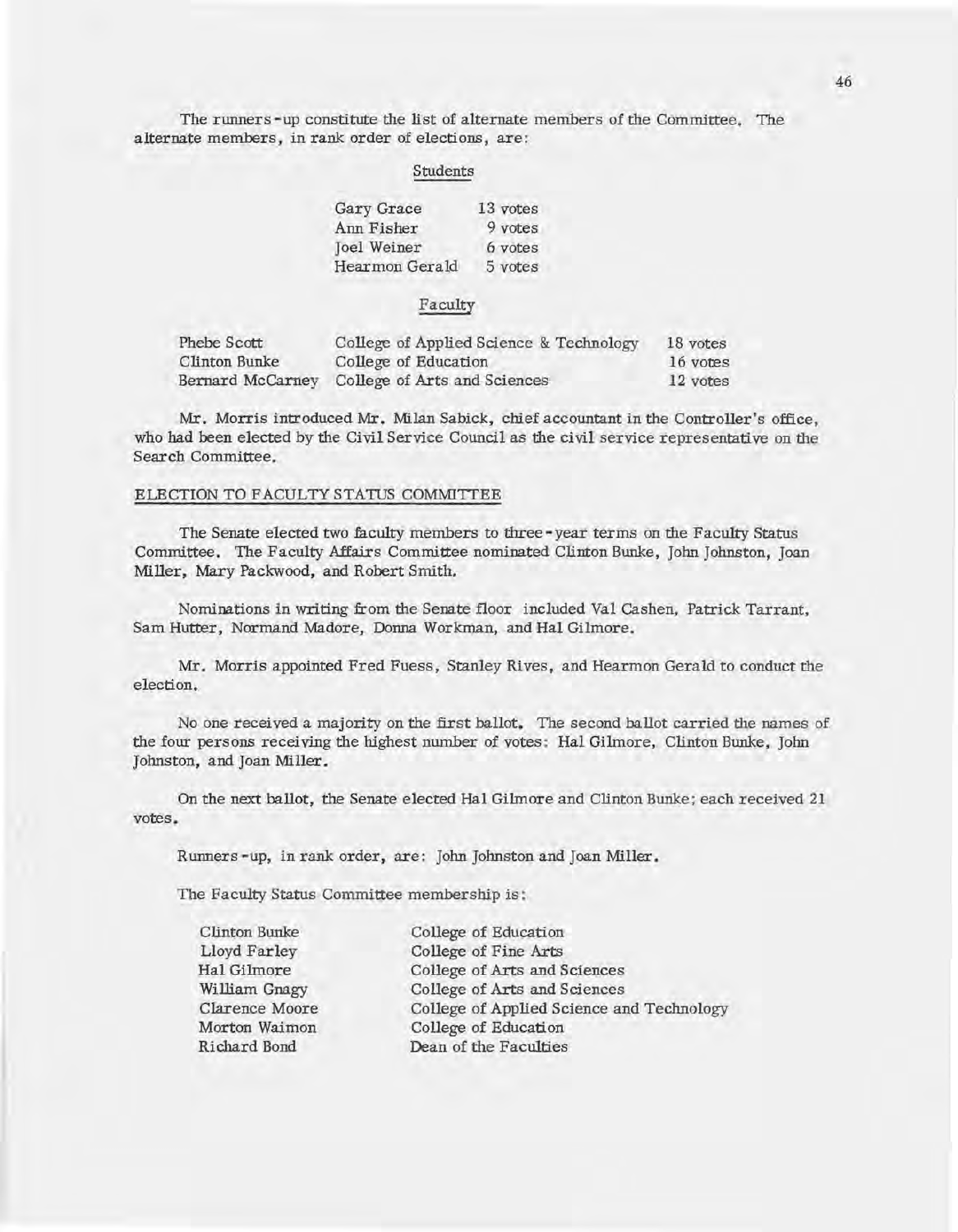#### SENATE COMMITTEE REPORTS

Miss Barz, reporting for the Executive Committee, said that a letter received earlier and initially referred to the Executive Committee from Stanley Escott regarding an ad hoc committee on admissions was referred to the Academic Affairs Committee.

A communication from Stanley Rives regarding proposed academic programs in social work and social justice was referred to the Academic Affairs Committee.

A proposed revision concerning the constitution of the Association of Midwest Universities, dated June 18, was sent to the Administrative Affairs Committee and the Academic Affairs Committee.

Mr. Zeidenstein distributed an item from the Rules Committee and asked that it be put on the agenda at a future meeting.

Mr. McCarney asked that any comments about the proposed Sabbatical Leave Policy and Policy regarding Rank for Administrative Personnel be sent to him soon, before the Faculty Affairs Committee acts on the proposal.

Mr. Cohen reported that the Academic Affairs Committee will act soon on the proposal for a Master's degree in Agriculture.

# REPORT FROM COMMITTEE INVESTIGATING INJURY TO DEAN TAYLOR

Copies of the 36-page "Report from Committee Investigating the Injury to Dean George D. Taylor, " dated July 15, 1970, were distributed. Mr. Hage, a member of the Committee, explained the composition of the report. He said that the Committee acted with legal counsel, made tape recordings of all testimony, and informed all witnesses that all documents would be made public. All conclusions were kept within the realm of the information which the Committee gathered.

The report will be placed on a future agenda for discussion by the Senate.

## NORMAL HUMAN RELATIONS COMMISSION

The Normal Human Relations Commission had asked that the Academic Senate appoint a group to work with the Commission toward achieving the goal of better city-campus relations. (I -90) A motion (Mr. Hubbard, Mr. Hulet) was passed giving approval for the Executive Committee to appoint the Committee. The motion carried by voice vote.

#### PARKING AND TRAFFIC PROPOSALS

The Parking and Traffic proposals for 1970-71 were discussed, particularly proposal 4 which concerns parking space beneath Eastgate Hall, which would cost \$120 a year. After talking about the priorities for these spaces, the Senate approved a motion (Mr. Hicklin,

(I -91) Miss Kelly) to table proposal number 4. The vote, on a show of hands, was 21 "yes, " 16 "no, " and 4 abstentions.

(I -92) A motion (Mr. Ichniowski, Mr. Finley) was passed to table the remaining proposals.

It was requested that the Minutes show that the Parking and Traffic Committee from Dean Johnson's office published a complete accounting of money taken in and spent in the May edition of the Register and in the Vidette.

 $\sqrt{2}$ 

I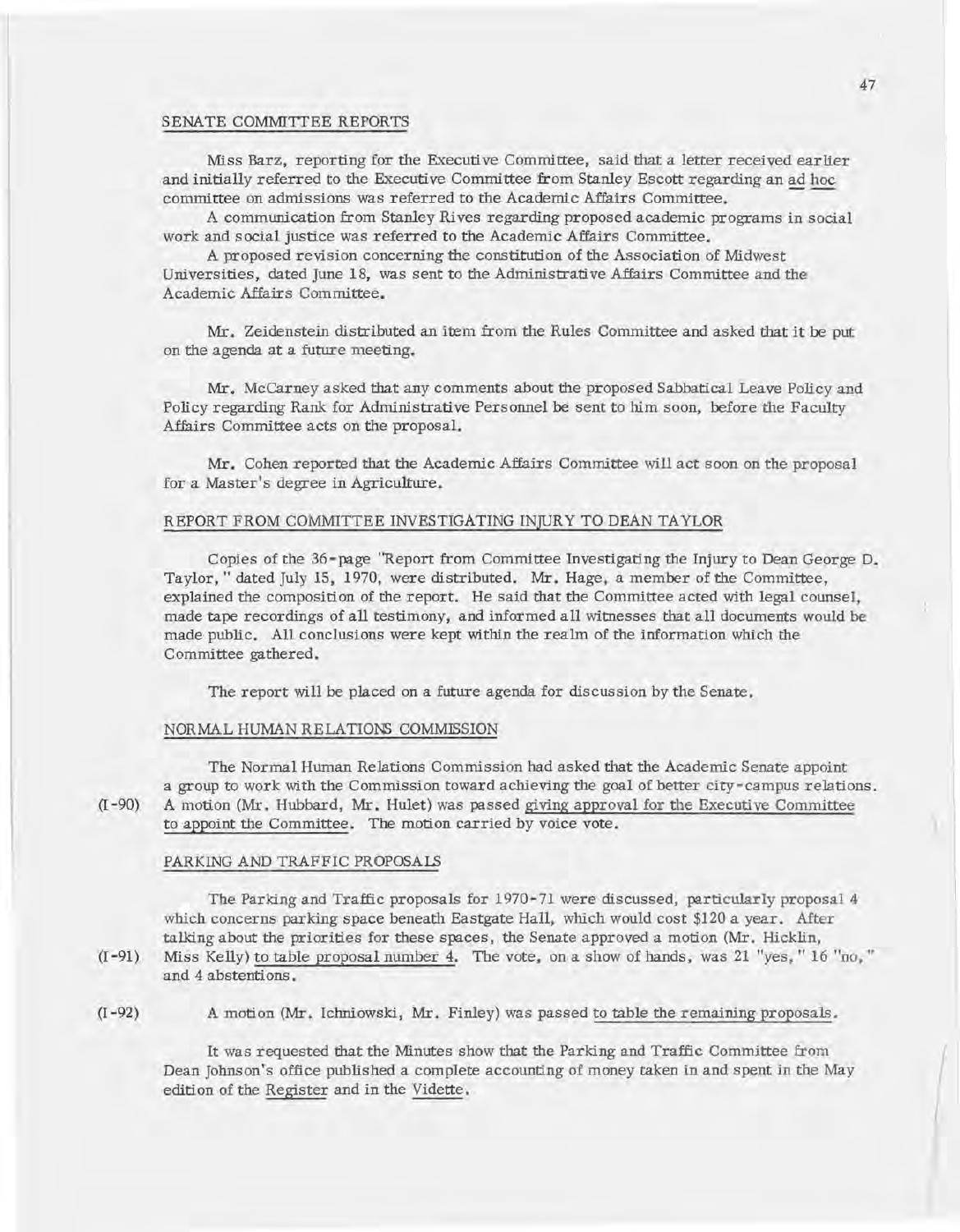#### AMENDMENTS TO THE I.S.U. CONSTITUTION

(I -93) A motion (Mr. Kagy, Mr. McCarney) was made to accept the proposed constitutional changes as submitted with the required five signatures at the last Senate meeting. A twothirds majority was required; the motion passed unanimously by a show of hands. (The proposed amendments were appended to the Minutes of the meeting of July 1, 1970.)

A motion (Mr. Kagy, Mr. McCarney) was made that the following items are necessary to continue the work of the Grievance Committee until such time that the Board of Regents approves the constitutional changes:

- 1. Cases being considered by the Grievance Committee will continue under the present Grievance Committee procedure.
- 2. Any new cases to be brought before this body will be handled by the Grievance Committee until the Board of Regents approves the constitutional changes.

The motion passed unanimously by voice vote.

#### COMMUNICATIONS

Mr. Hicklin reported about the Faculty Advisory Committee to the Board of Higher Education. The Committee has asked the Board not to raise tuition, not to allow any uni versity to cancel classes so faculty and students may engage in purely political purposes; the Board was asked to take action to make up for the salary inequity base which occurred this year; also, the Board will consider new graduate programs and will determine which universities will have them.

Mr. Smith sent a note to the Senate explaining his absence from Senate meetings.

The Chairman asked for a brief meeting with the Search Committee.

The Senate adjourned at 10:50 p. m.

#### EXECUTIVE SESSION

The faculty section of the Academic Senate met in executive session from 10:55 to 11:25 p. m.

For the Academic Senate,

John S. Hill, Secretary

JSH:st